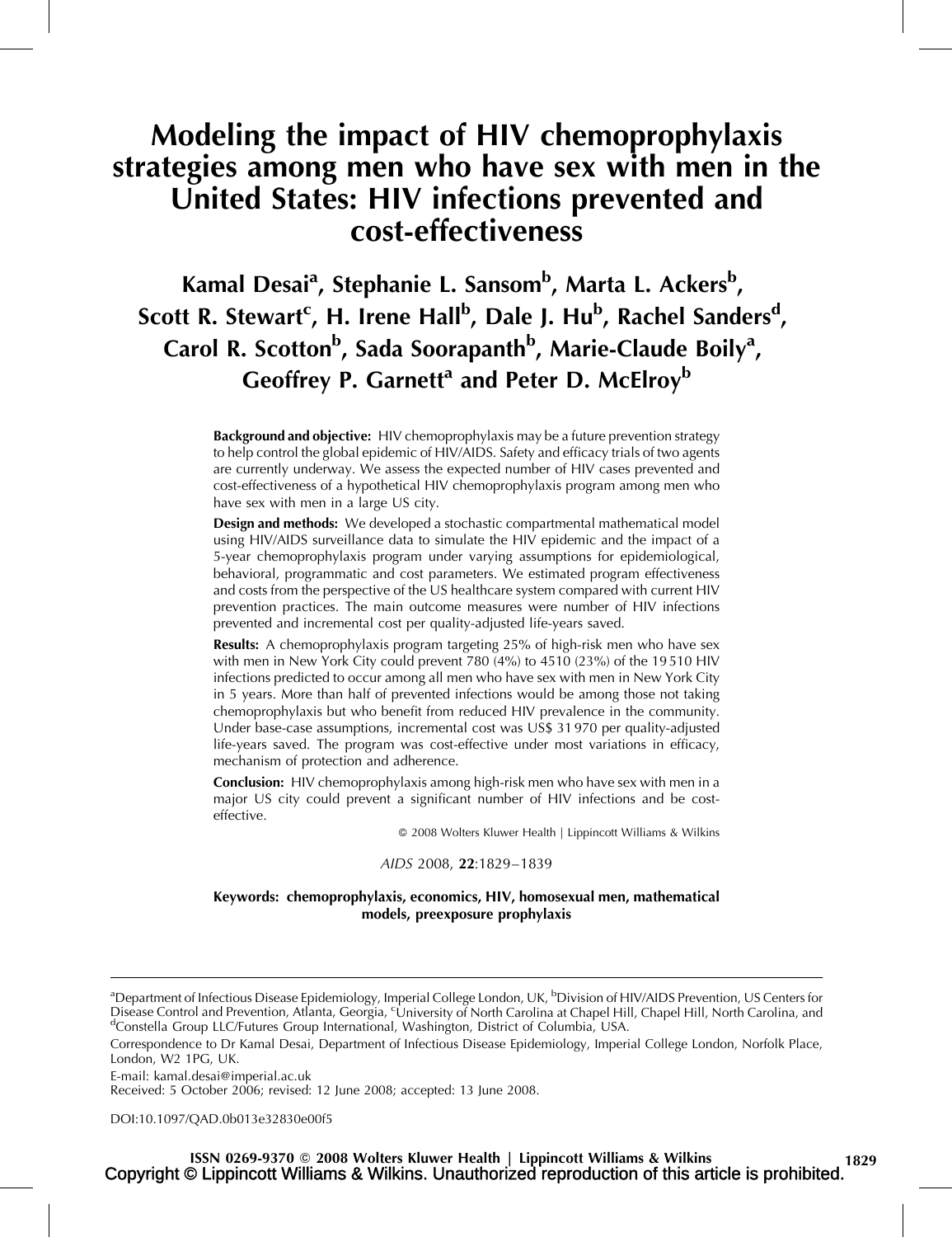# Introduction

HIV affects approximately 33 million individuals worldwide, and an estimated 6800 new infections occur daily [\[1\]](#page-8-0). In the United States, an estimated 984 155 AIDS cases were diagnosed by the end of 2005, and one million persons were estimated to be living with HIV/AIDS (LWHA), including approximately 45% men who have sex with men (MSM) [\[2,3\]](#page-8-0). There is an urgent need for new HIV prevention interventions in the United States and worldwide. One promising new approach is antiretroviral chemoprophylaxis [\[4–7\].](#page-8-0)

For numerous infectious diseases, chemoprophylaxis is an established primary prevention strategy for protecting uninfected persons before, during, or after a window of exposure time to a particular pathogen [\[8\]](#page-8-0). For HIV/AIDS, preexposure and postexposure use of an antiretroviral agent has been proven effective in the prevention of mother-to-child transmission [\[9,10\]](#page-8-0), and evidence suggests its efficacy following occupational and nonoccupational exposures [\[11,12\]](#page-8-0). Now, daily chemoprophylaxis is being considered for prevention of HIV infection for persons experiencing repeated, high-risk nonoccupational exposures [\[5,6,13\].](#page-8-0)

Two agents currently under consideration for use as HIV chemoprophylaxis are tenofovir disoproxil fumarate (TDF) and a combination tablet of emtricitabine (FTC)/TDF, nucleotide and nucleoside reverse transcriptase inhibitors, respectively, used currently as part of combination therapy for HIV-infected persons. Both have favorable safety profiles, good tolerability, long intracellular pharmacokinetic half-life, high barriers to development of drug resistance, and a demonstrated potential for chemoprophylactic efficacy [\[6,7,14–16\]](#page-8-0). Consequently, several clinical trials are planned or currently evaluating their use as a once-daily, oral chemoprophylactic agent among high-risk populations in several countries, including the United States [\[5,17,18\]](#page-8-0). If chemoprophylaxis trials are successful, public health decisions on implementing chemoprophylaxis for HIV prevention will depend on its potential impact and cost-effectiveness by community [\[19\].](#page-9-0) To understand the potential epidemiological and economic implications of an efficacious chemoprophylactic agent, we developed mathematical models to simulate HIV transmission and the use of chemoprophylaxis among MSM in a large US metropolitan area. We have focused on the MSM population because of the importance of this risk group in the United States and in many other parts of the world.

# Methods

We present a framework for epidemiological and economic evaluation of a once-daily, self-administered oral chemoprophylaxis regimen among high-risk HIV-

negative MSM. Epidemiological projections are derived from dynamic mathematical modeling; economic analysis is constructed from the perspective of US healthcare system and includes the costs of chemoprophylaxis program and savings in HIV/AIDS care.

#### Dynamic transmission model description

We developed a compartmental model simulating acquisition of HIV infection and progression, and effects of HIV/AIDS care on survival and HIV transmission. The model examines the effectiveness of chemoprophylaxis for preventing HIV infection. To represent a large metropolitan city in our model development, we used published epidemiological and survey data from New York City (NYC). We stratified an estimated population of high-risk MSM into four age and four sexual risk classes (defined according to annual number of new sex partners). The model's compartmental flows, choice of parameter values, and mathematical details are provided at [http://www.](http://www.aidsonline.com/) [aidsonline.com.](http://www.aidsonline.com/) In particular, the HIV-infection rate is calculated by age and sexual risk class and depends on annual number of new sex partners, HIV-infection status in the chosen partner and HIV transmission probabilities, which vary according to the partner's HIV-infection stage and duration of the partnership. Long-duration sero-discordant partnerships are associated with higher per-partnership HIV transmission probabilities than shortduration partnerships but higher risk classes are more likely to transmit HIV within a given timeframe because of their greater number of partners. Base-case values and ranges for model parameters came from the published literature, wherever available [\[6,7,20–53\]](#page-8-0) ([http://www.aidsonline.](http://www.aidsonline.com/) [com\)](http://www.aidsonline.com/). These values were validated by comparing the model-generated HIV prevalence, incidence, and absolute number of MSM LWHA, stratified by age category, to available surveillance data from the Centers for Disease Control and Prevention and the New York City Department of Health and Mental Hygiene [\[2,54–59\]](#page-8-0). More details on validation are given at [http://www.](http://www.aidsonline.com/) [aidsonline.com.](http://www.aidsonline.com/) The number of HIV infections prevented is derived from comparison of the model-generated HIV incidence in the absence and presence of chemoprophylaxis programs.

#### Program parameters

Given current uncertainty in key parameters related to chemoprophylaxis programs, we considered 36 hypothetical scenarios, including different combinations of mechanism of protection, efficacy, adherence (program and individual), and population coverage. We defined program adherence as the proportion of all MSM who adhered completely to a daily chemoprophylaxis regimen. Within a fixed scenario, we varied behavioral (annual number of new sexual partners) and epidemiological parameters (e.g., HIV transmission probabilities, rate of HIV disease progression) using Latin-hypercube sampling [\[60,61\]](#page-10-0) 200 times to generate expected, low and high estimates of cases prevented (equal to the 50th, 5th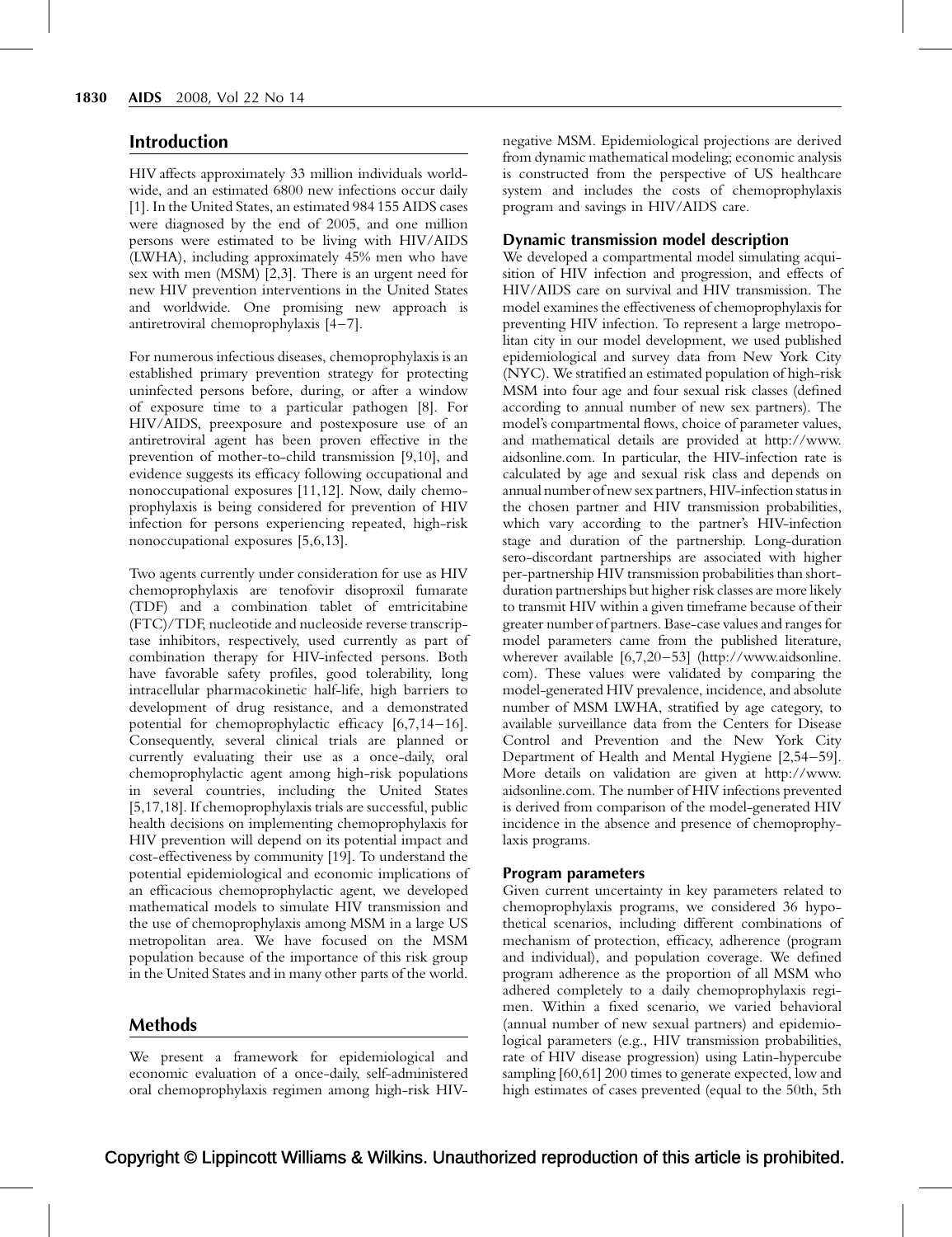and 95th percentiles), summing to 7200 simulations. We refer to the 5th to 95th percentile range as a 90% credibility interval (90% CI).

We considered three protection mechanisms for HIV chemoprophylaxis. Under all mechanisms, efficacy is defined as the reduction in susceptibility to HIV infection upon exposure to an HIV-infected partner. Our basic mechanism of protection assumes that a patient's daily drug use confers either 50 or 70% efficacy, but partial individual adherence (e.g., drug is not taken every day) confers zero efficacy. A second, 'adherence-dependent' mechanism confers some protection upon partial individual adherence. Persons with complete adherence experience either 50 or 70% efficacy (as under the basic mechanism), whereas those with partial adherence experience a reduced efficacy of 30 or 50%. Under a third 'exposure-dependent' mechanism, higher levels of viral exposure reduce the agent's protective efficacy. We assume complete individual adherence confers an expected efficacy of 50 or 70% at moderate levels of HIVexposure and 30 or 50% at high and sustained levels of exposure. Circumstances under which the high and sustained levels of HIVexposure might occur include multiple unprotected sexual or needle-sharing encounters with an infected partner in the primary phase of infection, commercial sex workers in high prevalence areas, or persons engaging in high-risk behavior with multiple, high-risk partners [\[62,63\].](#page-10-0)

We examined implementation of a chemoprophylaxis program among uninfected MSM at very high risk of HIV infection, assuming MSM could be reached for enrollment in a chemoprophylaxis program through local HIV prevention programs and through venues and publications whose primaryaudience is MSM. Focusing on avery highrisk population improves the opportunity to achieve a potentially large public health impact. We define very high-risk individuals as those who in the past 6 months reported unprotected sex with an HIV-infected person, unprotected sex in exchange for money or drugs, anonymous sex, five or more sexual or needle-sharing partners, or were diagnosed with a sexually transmitted infection. Very high-risk MSM are thought to be 30% of the general MSM population  $[22-27]$ . In all simulations we modeled the participation of either 1500 or 15 000 individuals, corresponding to coverage rates of 2.5 and 25% of the very high-risk MSM population of NYC. Based on our assumptions, 15 000 high-risk MSM comprise just over 5% (5.2%) of the entire susceptible MSM population in NYC. We also considered three levels of program adherence by the targeted population: 95, 50 and 33% (i.e., the proportion of the enrolled population who maintain full individual adherence). All simulated interventions began in 2008 and continued until 2013.

# Economic analyses

The economic analysis was conducted from the perspective of the US healthcare system. We included costs for

chemoprophylaxis administration and monitoring and savings associated with prevented HIV treatment [\[46–50\]](#page-9-0) ([http://www.aidsonline.com\)](http://www.aidsonline.com/). The outcome was incremental cost per quality-adjusted life years (QALY) saved for each HIV infection prevented. We selected one plausible set of assumptions for our base-case scenario to demonstrate cost-effectiveness, as recommended by Gold et al. [\[53\].](#page-9-0) Those assumptions were 50% efficacy under a basic mechanism of protection, with 15 000 coverage, and 50% adherence.

# Drug costs, medical screening, monitoring and HIV/AIDS care

The agent that would be used for chemoprophylaxis, and thus its cost, is uncertain. In our analysis we used the 2007 US average wholesale price from the producer of FTC/TDF of US\$ 31 per 500 mg tablet [\[46\].](#page-9-0) We also estimated the daily threshold price of the chemoprophylactic agent above which the incremental cost-effectiveness ratio (ICER) would exceed US\$ 50 000 and US\$ 100 000 per QALY saved. Costs for medical screening to determine eligibility of potential chemoprophylaxis candidates, followed by ongoing medical monitoring and adherence promotion (1 month after chemoprophylaxis initiation and at 3-month intervals thereafter) were calculated to be US\$ 1300 per participant in the first year and US\$ 1020 each year thereafter [\[47–49\]](#page-9-0) ([http://www.aidsonline.](http://www.aidsonline.com/) [com\)](http://www.aidsonline.com/). To approximate the true cost of service provision rather than charges, costs for medical services were based on Medicare reimbursement rates. We assumed an annual dropout rate of 40% equal to the recruitment rate, keeping the total enrollment of high-risk MSM constant. The average 5-year per-participant program cost was US\$ 5370 (discounted at 3%). We assumed that all participants incurred these costs, regardless of their actual adherence to chemoprophylaxis or participation in medical monitoring. The average 5-year combined cost for drug and support services was US\$ 58 700 per participant, of which 91% was for chemoprophylaxis agents.

To assess the value of infections prevented, we used a basecase HIV-related lifetime treatment cost of US\$ 343 130 and 6.95 QALYs saved [\[50–52\]](#page-9-0). In sensitivity analyses we adjusted the lifetime treatment cost by 30%. Both costs and QALYs were discounted at 3% in the analysis. We calculated net costs as program costs, for chemoprophylaxis and monitoring, less lifetime treatment costs among those in whom HIV infection was prevented. We divided net costs by the number of QALYs saved to estimate the ICER.

# Sensitivity/uncertainty analyses

For the epidemiological analysis, we assessed 36 intervention scenarios varying efficacy, mechanism of protection, coverage, and adherence. We varied behavioral and epidemiological parameters using Latinhypercube sampling 200 times within each scenario. For the economic analysis, we estimated ICERs and daily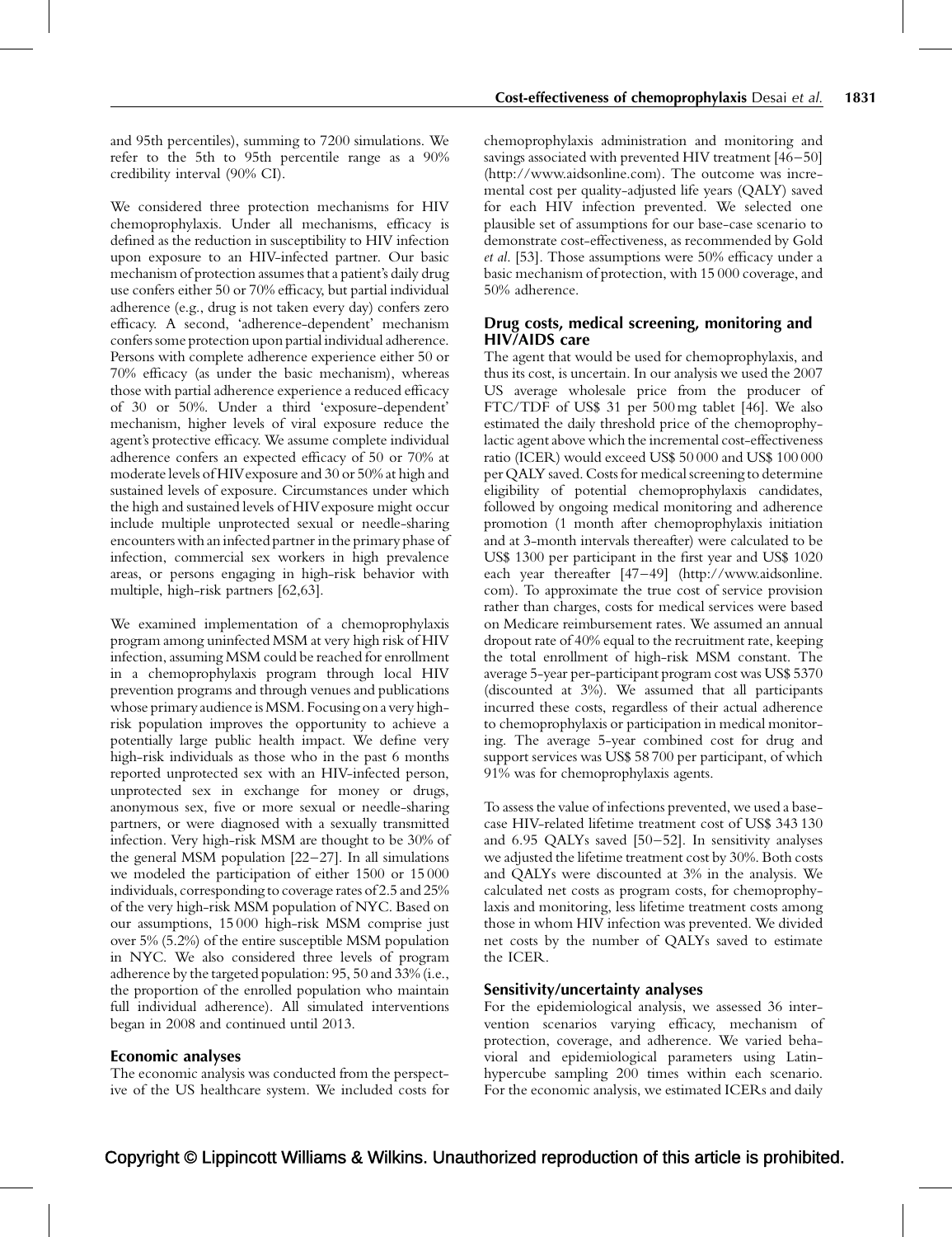chemoprophylactic threshold prices for all combinations of program parameters and the three estimates of lifetime treatment costs, as well as for the low and high limits of the 90% CI around expected number of cases prevented.

In supplementary analyses, we examined the combined effect of chemoprophylaxis efficacy and increases in risk behavior on the number of cases of HIV prevented under base-case assumptions. In these simulations, chemoprophylaxis efficacy varied between 10 and 90%. Changes in risk behavior were modeled by assuming a hypothetical population-wide increase of 0–20% in annual number of sexual partners as a consequence of introducing a chemoprophylaxis intervention.

# **Results**

#### Baseline model prevalence and incidence

Figure 1a illustrates model predictions of the number of MSM LWHA in NYC between 1975 and 2020 generated from base-case parameter assumptions and sensitivity analyses. The model predicts a total of 48 380 MSM LWHA (90% CI: 28 910–58 730) who are HIV-infected (diagnosed or undiagnosed) living in 2008, corresponding to the model's HIV prevalence of 14.6% (90% CI: 8.1–18.4%). Average prevalence by age from our model is 6.4, 13.1, 18.3 and 16.2% for 13–24, 25–34, 35–44 and over 45 years, respectively, corresponding roughly with data from the National HIV Behavioral Surveillance system [\[54,55\]](#page-9-0). Figure 1b illustrates the model predictions of the number of new infections per year among MSM. The model predicts 3880 new infections (90% CI: 3000– 4840) in 2008 equivalent to a 1.35% annual incidence rate in MSM (90% CI: 0.92–1.87%). By age group, our model predicts 380, 1740, 1210 and 520 new infections in the age groups 13–24, 25–34, 35–44 and over 45 years, respectively, in year 2008. Incidence rates by age group are 0.84, 1.85, 1.58 and 0.75%. This trend in which HIV incidence is highest in middle age groups is consistent with age-specific estimates of HIV incidence in all men in NYC [\[56\]](#page-9-0) and estimates from MSM in Texas and Louisiana [\[57\]](#page-9-0). More model predictions for prevalence and incidence by age are given at [http://www.aidsonline.](http://www.aidsonline.com/) [com](http://www.aidsonline.com/) in which they are compared with surveillance data.

During the 5-year period from 2008 to 2013, we predict that a total of 19 510 (90% CI: 14 700–24 560) new infections are projected to occur in the absence of additional effective interventions. Of these new infections, over half (10 740 infections) will occur in the highest risk sexual activity classes.

#### Cases prevented for base-case scenario

In this scenario, with coverage of 15 000 high-risk MSM, the basic mechanism of protection, an efficacy of 50% and program adherence of 50%, 1710 new cases of HIV could be prevented, or 8.7% of the 19 510 new cases of



Fig. 1. Baseline model prevalence and incidence. (a) Model projections of the total number of MSM living with HIV/AIDS (LWHA) in New York City obtained over 200 simulations. The black line is the average number of MSM LWHA over the 200 simulations. (b) Model projections of total number of new HIV infections per year in MSM in NYC obtained over 200 simulations. MSM, men who have sex with men; NYC, New York City.

HIV predicted by current incidence rates. Among the 1710 cases prevented, 700 are directly prevented through participation in the chemoprophylaxis program, whereas the remaining 1010 cases are secondary cases prevented indirectly by reducing HIV prevalence in the community. Specifically, it is the prevalence of sexually active individuals in the short primary stage of infection (in which most HIV transmissions occur under our parameter assumptions) that declines rapidly with chemoprophylaxis and leads to a large number of indirectly prevented cases.

# Alternative scenarios

[Table 1](#page-4-0) provides the number and proportion of HIV cases prevented during the 5-year chemoprophylaxis intervention period from 2008 to 2013 under different assumptions of mechanism of protection, efficacy, adherence, and coverage. The proportion ranges from 0.3 to 23.1%. Low and high values for expected cases prevented correspond to the 90% CI from 200 repetitions of a given scenario.

Within a given scenario, the uncertainty in number of sexual partners and epidemiological parameters imply that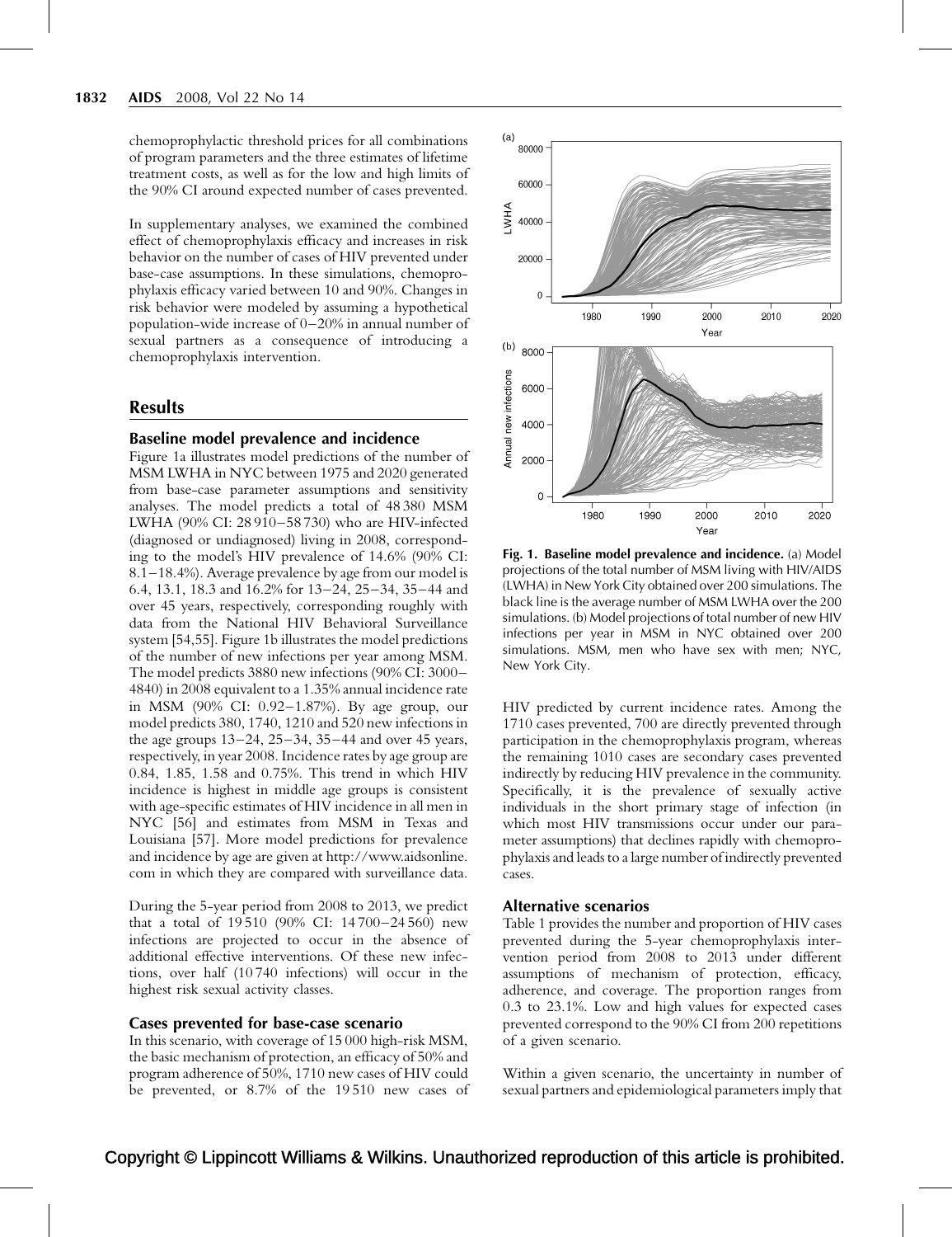| Mechanism                                  | Efficacy                                                                                   | Coverage of<br>high-risk MSM<br>number<br>(percentage) | Program<br>adherence<br>$(9/0)^a$ | Expected cases<br>prevented (%) | Lower limit<br>of cases<br>prevented | Upper limit<br>of cases<br>prevented |
|--------------------------------------------|--------------------------------------------------------------------------------------------|--------------------------------------------------------|-----------------------------------|---------------------------------|--------------------------------------|--------------------------------------|
| $\ensuremath{\mathsf{Basic}}^{\mathsf{b}}$ | 50% fully adherent; 0% otherwise                                                           | 15 000 (25%)                                           | 95                                | 2793 (14.3)                     | 1571                                 | 4122                                 |
|                                            |                                                                                            |                                                        | 50                                | 1705(8.7)                       | 306                                  | 2947                                 |
|                                            |                                                                                            |                                                        | 33                                | 1058(5.4)                       | $\mathbf{0}$                         | 2442                                 |
|                                            |                                                                                            | 1500 (2.5%)                                            | 95                                | 244(1.3)                        | $\mathbf{0}$                         | 1595                                 |
|                                            |                                                                                            |                                                        | 50                                | 190(1.0)                        | $\mathbf{0}$                         | 1480                                 |
|                                            |                                                                                            |                                                        | 33                                | 114(0.6)                        | $\overline{0}$                       | 1405                                 |
|                                            | 70% fully adherent; 0% otherwise                                                           | 15 000 (25%)                                           | 95                                | 3900 (20.0)                     | 2628                                 | 5247                                 |
|                                            |                                                                                            |                                                        | 50                                | 2203 (11.3)                     | 927                                  | 3541                                 |
|                                            |                                                                                            |                                                        | 33                                | 1358 (7.0)                      | 60                                   | 2813                                 |
|                                            |                                                                                            | 1500 (2.5%)                                            | 95                                | 408(2.1)                        | $\mathbf{0}$                         | 1755                                 |
|                                            |                                                                                            |                                                        | 50                                | 259(1.3)                        | $\boldsymbol{0}$                     | 1482                                 |
|                                            |                                                                                            |                                                        | 33                                | 179(0.9)                        | $\boldsymbol{0}$                     | 1423                                 |
| Exposure-dependent <sup>c</sup>            | 50% at moderate exposure and full<br>adherence; 30% at high exposure<br>and full adherence | 15 000 (25%)                                           | 95                                | 1958 (10.9)                     | 721                                  | 3250                                 |
|                                            |                                                                                            |                                                        | 50                                | 1162(6.0)                       | 0                                    | 2426                                 |
|                                            |                                                                                            |                                                        | 33                                | 780 (4.0)                       | $\mathbf{0}$                         | 2140                                 |
|                                            |                                                                                            | 1500 (2.5%)                                            | 95                                | 214(1.1)                        | $\boldsymbol{0}$                     | 1513                                 |
|                                            |                                                                                            |                                                        | 50                                | 174(0.9)                        | $\boldsymbol{0}$                     | 1468                                 |
|                                            |                                                                                            |                                                        | 33                                | 108(0.6)                        | $\boldsymbol{0}$                     | 1328                                 |
|                                            | 70% at moderate exposure and full<br>adherence; 50% at high exposure<br>and full adherence | 15 000 (25%)                                           | 95                                | 3118 (16.0)                     | 1804                                 | 4889                                 |
|                                            |                                                                                            |                                                        | 50                                | 1790 (9.2)                      | 411                                  | 3022                                 |
|                                            |                                                                                            |                                                        | 33                                | 1253(6.4)                       | $\mathbf{0}$                         | 2506                                 |
|                                            |                                                                                            | 1500 (2.5%)                                            | 95                                | 188(1.0)                        | 0                                    | 1625                                 |
|                                            |                                                                                            |                                                        | 50                                | 108(0.6)                        | $\mathbf{0}$                         | 1575                                 |
|                                            |                                                                                            |                                                        | 33                                | 56 (0.3)                        | $\mathbf{0}$                         | 1355                                 |
| Adherence-dependent <sup>a</sup>           | 50% for fully adherent; 30% for<br>partially adherent                                      | 15 000 (25%)                                           | 95                                | 3247 (16.6)                     | 1862                                 | 4517                                 |
|                                            |                                                                                            |                                                        | 50                                | 3090 (15.8)                     | 1689                                 | 4360                                 |
|                                            |                                                                                            |                                                        | 33                                | 2886 (14.8)                     | 1637                                 | 4337                                 |
|                                            |                                                                                            | 1500 (2.5%)                                            | 95                                | 443 (2.3)                       | $\mathbf{0}$                         | 1796                                 |
|                                            |                                                                                            |                                                        | 50                                | 282 (1.4)                       | $\boldsymbol{0}$                     | 1716                                 |
|                                            |                                                                                            |                                                        | 33                                | 266 (1.4)                       | $\mathbf{0}$                         | 1600                                 |
|                                            | 70 for fully adherent; 50% for<br>partially adherent                                       | 15 000 (25%)                                           | 95                                | 4512 (23.1)                     | 3144                                 | 6129                                 |
|                                            |                                                                                            |                                                        | 50                                | 4384 (22.5)                     | 3133                                 | 5856                                 |
|                                            |                                                                                            |                                                        | 33                                | 4266 (21.9)                     | 2953                                 | 5739                                 |
|                                            |                                                                                            | 1500 (2.5%)                                            | 95                                | 546 (2.8)                       | $\mathbf{0}$                         | 1842                                 |
|                                            |                                                                                            |                                                        | 50                                | 358 (1.8)                       | $\boldsymbol{0}$                     | 1782                                 |
|                                            |                                                                                            |                                                        | 33                                | 312 (1.6)                       | $\Omega$                             | 1644                                 |

#### <span id="page-4-0"></span>Table 1. Total undiscounted direct and indirect cases of HIV infections prevented between 2008 and 2013 in men who have sex with men in New York City in 36 different scenarios of chemoprophylaxis.

Expected, lower and upper limits of cases prevented are the 50th, 5th and 95th percentiles, respectively, over 200 simulations within a scenario. Values in bold correspond to base-case programmatic assumptions. Values in parentheses under expected cases prevented show the percentage of all cases prevented over 5 years. MSM, men who have sex with men.

<sup>a</sup>Program adherence refers to the percentage of individuals enrolled in the chemoprophylaxis whose individual adherence is full (i.e., the drug is taken every day).

 $^{\rm b}$ Basic mechanism assumes that a patient's daily use confers either 50 or 70% efficacy, but that partial individual adherence (e.g., the drug is not taken every day) confers zero efficacy.

Exposure-dependent mechanism assumes complete individual adherence confers an expected efficacy of 50 or 70% at moderate levels of HIV exposure and reduced efficacy (30 or 50%) at high and sustained levels of exposure.

d Adherence-dependent mechanism assumes persons with complete adherence experience either 50 or 70% efficacy (as under the basic mechanism), whereas those with partial individual adherence experience a reduced efficacy of 30 or 50%.

the expected number of cases of HIV infections prevented will vary by approximately plus or minus 1300 cases. Therefore, when coverage is 2.5% and the expected number of HIV infections prevented is less than 1300, it is possible that no population-wide benefit will be achieved. This is reflected in zero values for the lower limit of cases prevented in some scenarios.

[Figure 2](#page-5-0) illustrates the effect of chemoprophylaxis efficacy and increases in risky behavior on the number of HIV cases prevented in the base-case scenario. The contour '0' represents the level at which a populationwide increase in annual number of new sexual partners will counterbalance any expected benefit of a chemoprophylactic agent of given efficacy. In particular, if

# Copyright © Lippincott Williams & Wilkins. Unauthorized reproduction of this article is prohibited.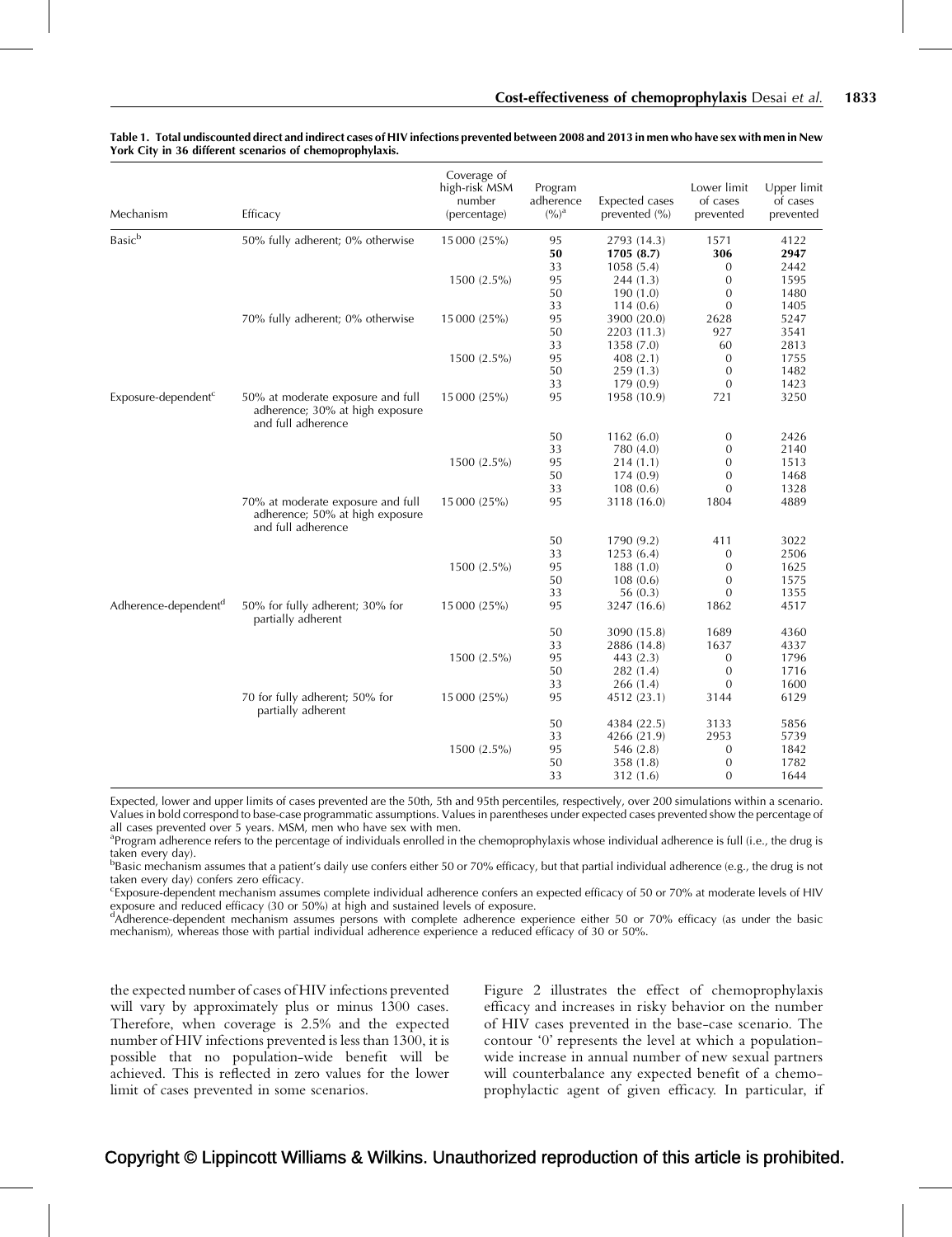<span id="page-5-0"></span>

Fig. 2. HIV infections prevented among men who have sex with men at different levels of chemoprophylactic efficacy and risky behavior. Contour lines show equivalent numbers of HIV infections prevented at different combinations of chemoprophylaxis efficacy (x-axis) and increase in annual number of sex partners (y-axis) over a 5-year period in NYC or large metropolitan area. The contour labelled '0 infections prevented' indicates the percentage increase in sexual partners population-wide (enrolled on chemoprophylaxis or not) offsets the benefits of a chemoprophylaxis program at a given drug efficacy. Negative values refer to an increase in HIV infections due to large increases in risky behavior. Chemoprophylaxis mechanism is 'basic', coverage of high-risk MSM is 25% and adherence is 50%. NYC, New York City.

chemoprophylaxis efficacy is 50%, then a 4.1% increase in annual number of new sexual partners will offset the 1710 new cases of HIV infection, which would otherwise be expected.

## Costs, effectiveness, and cost-effectiveness of HIV chemoprophylaxis

At US\$ 31 per daily dose, the present value cost of the 5-year chemoprophylaxis intervention for 15 000 MSM is US\$ 900 million. The present value of HIV/AIDS costs avoided total US\$ 546 million. Thus, net incremental costs of the intervention are US\$ 354 million for the base-case scenario. Net QALYs saved through the intervention are estimated at 11 000.

[Table 2](#page-6-0) indicates the ICERs for variations in program parameters, including the programmatic base-case assumptions, and for low and high HIV care costs. It provides the US\$ 50 000 threshold daily chemoprophylaxis cost associated with the base-case cost of lifetime HIV care. We omitted the analysis for 2.5% coverage in [Tables 2 and 3](#page-6-0) because this level of coverage did not consistently achieve the minimum number of cases prevented. Under base-case programmatic assumptions, a chemoprophylaxis program cost US\$ 31 970 per QALY saved, and the daily chemoprophylaxis cost would have to be greater than US\$ 39 before the US\$ 50 000 willingness-to-pay threshold was exceeded.

[Table 3](#page-7-0) provides the ICERs and daily chemoprophylactic threshold prices where the number of cases prevented corresponds to the upper and lower limits generated by the epidemiological model. Based on results in [Tables 2 and 3](#page-6-0), the ICER fell below the US\$ 50 000 cost-effectiveness threshold in 75% of 80 scenarios, and below the US\$ 100 000 threshold in 87.5% of the scenarios. Higher ICERs were associated with lower adherence under the basic and exposuredependent mechanisms.

# **Discussion**

Our analyses show the use of HIV chemoprophylaxis among high-risk MSM in large metropolitan areas could result in significant numbers of HIV infections prevented and be cost-effective under many of the combinations of program parameters and costs of chemoprophylaxis and HIV care. Under base-case assumptions, chemoprophylaxis prevented 8.7% of expected HIV cases over 5 years, and from 0.3 to 23.1% over a broad range of programmatic assumptions. Across all assumptions and the 90% CI for cases prevented, chemoprophylaxis was cost-effective 75% of the time at a threshold of US\$ 50 000 per QALY saved and 87.5% of the time at a US\$ 100 000 threshold.

The present model not only indicates expected cases of HIV prevented among those taking chemoprophylaxis, but also infections prevented indirectly through herd effects. Our base-case analysis shows that indirectly prevented infections represent 59% of all HIV cases prevented.

The safety and efficacy of TDF or FTC/TDF prophylaxis is being evaluated currently among heterosexual, homosexual and injection drug users (IDU) in trials in North and South America, Asia, and Africa [\[18\].](#page-8-0) Trial completion is expected as early as 2008 among IDU in Thailand, whereas the completion date for several other trials has not yet been announced. In our model, we allowed efficacy to vary between 30 and 70% depending on the mechanism of protection. We did not explore very low levels of efficacy based on an assumption that an agent would have to achieve 30–50% efficacy to be adopted by providers and consumers. Early primate and human studies suggest that efficacies around 50% or more could be possible [\[6,7\].](#page-8-0)

Chemoprophylactic coverage among MSM was important to the results. We found that when 2.5% of high-risk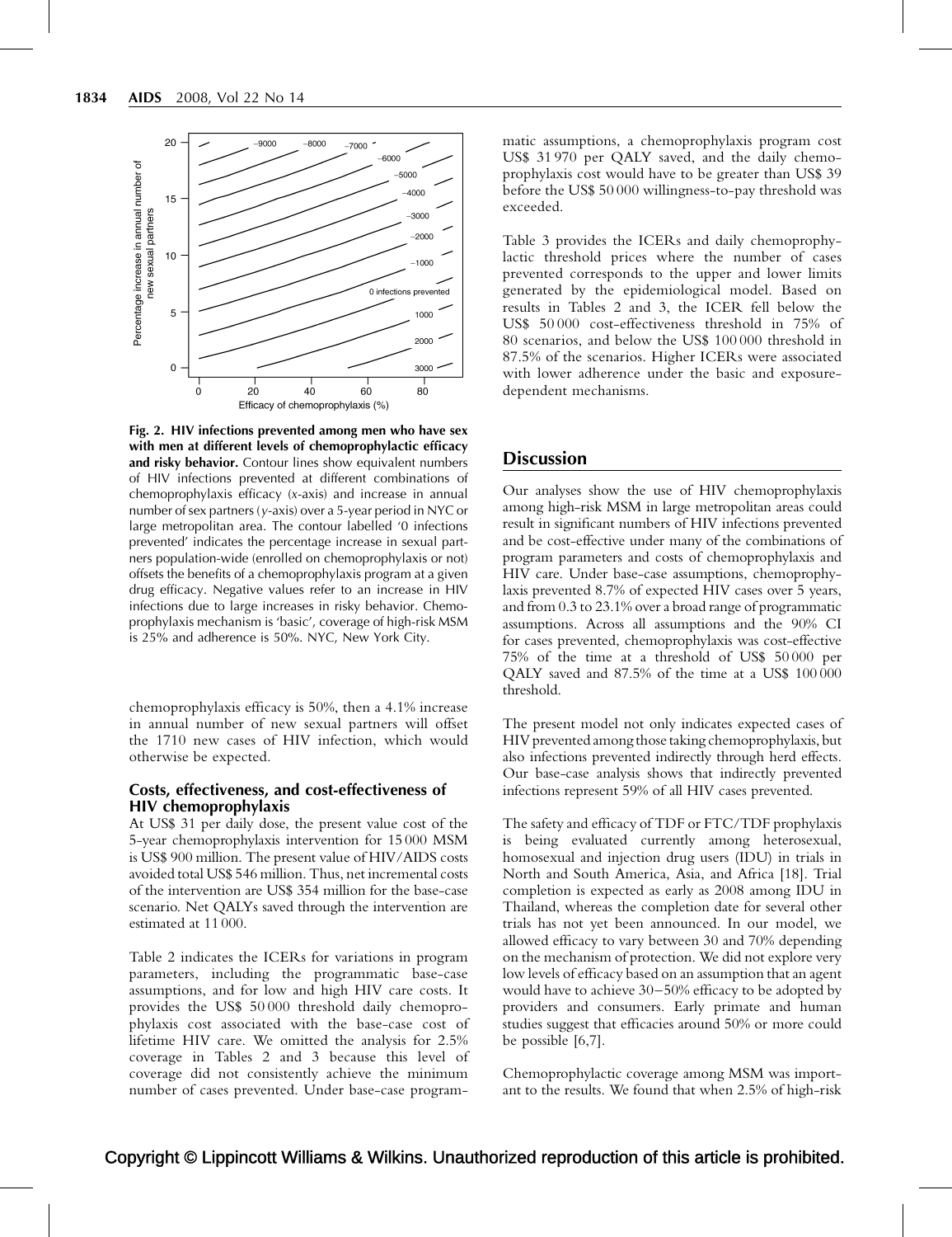| Mechanism                        | Efficacy                                                                             | Program<br>adherence<br>(9/0) | Base-case cost of HIV care |                                            |                                     |                                         |
|----------------------------------|--------------------------------------------------------------------------------------|-------------------------------|----------------------------|--------------------------------------------|-------------------------------------|-----------------------------------------|
|                                  |                                                                                      |                               | US\$ per<br>QALY           | Threshold daily<br>drug price <sup>a</sup> | Low-cost<br>HIV care<br>(US\$/QALY) | High-cost<br>of HIV care<br>(US\$/QALY) |
| Basic <sup>b</sup>               | 50% fully adherent; 0% otherwise                                                     | 95                            | 295                        | 65                                         | 15099                               | CS <sup>c</sup>                         |
|                                  |                                                                                      | 50                            | 31972                      | 39                                         | 46775                               | 17168                                   |
|                                  |                                                                                      | 33                            | 81699                      | 23                                         | 96502                               | 66896                                   |
|                                  | 70% fully adherent; 0% otherwise                                                     | 95                            | <b>CS</b>                  | 92                                         | 1009                                | <b>CS</b>                               |
|                                  |                                                                                      | 50                            | 13590                      | 51                                         | 28393                               | CS                                      |
|                                  |                                                                                      | 33                            | 52750                      | 30                                         | 67553<br>36268                      | 37947                                   |
| Exposure-dependent <sup>d</sup>  | 50% at moderate exposure, full<br>adherence; 30% at high exposure,<br>full adherence | 95                            | 21465                      | 45                                         |                                     | 6661                                    |
|                                  |                                                                                      | 50                            | 69971                      | 25                                         | 84774                               | 55167                                   |
|                                  |                                                                                      | 33                            | 128404                     | 16                                         | 143 208                             | 113601                                  |
|                                  | 70% at moderate exposure, full<br>adherence; 50% at high exposure,<br>full adherence | 95                            | <b>CS</b>                  | 73                                         | 9925                                | <b>CS</b>                               |
|                                  |                                                                                      | 50                            | 28110                      | 41                                         | 42914                               | 13307                                   |
|                                  |                                                                                      | 33                            | 61305                      | 28                                         | 76109                               | 46502                                   |
| Adherence-dependent <sup>e</sup> | 50% for fully adherent; 30% for<br>partially adherent                                | 95                            | CS                         | 76                                         | 8158                                | <b>CS</b>                               |
|                                  |                                                                                      | 50                            | <b>CS</b>                  | 73                                         | 10327                               | CS<br>CS<br>CS                          |
|                                  |                                                                                      | 33                            | ${\sf CS}$                 | 68                                         | 13499                               |                                         |
|                                  | 70 for fully adherent; 50% for<br>partially adherent                                 | 95                            | $\overline{\text{CS}}$     | 107                                        | <b>CS</b>                           |                                         |
|                                  |                                                                                      | 50                            | CS                         | 104                                        | <b>CS</b>                           | ${\sf CS}$                              |
|                                  |                                                                                      | 33                            | CS                         | 101                                        | <b>CS</b>                           | $\overline{\text{CS}}$                  |

#### <span id="page-6-0"></span>Table 2. Incremental cost per quality-adjusted life-years gained (US\$/QALY) at three levels of lifetime HIV care costs.

Coverage is 25% of high-risk MSM. Values in bold correspond to base-case programmatic assumptions. MSM, men who have sex with men; QALY, quality-adjusted life-years.

<sup>a</sup>Daily chemoprophlaxis threshold price is the price above which net program costs per QALY saved exceeds US\$ 50 000 per year.

 $^{\rm b}$ Basic mechanism assumes that a patient's daily use confers either 50 or 70% efficacy, but that partial adherence (e.g., the drug is not taken every day) confers zero efficacy.

c CS indicates net cost savings, resulting when HIV/AIDS care costs saved exceed costs for chemoprophylaxis provision.

<sup>d</sup>Exposure-dependent mechanism assumes complete adherence confers an expected efficacy of 50 or 70% at moderate levels of HIV exposure and reduced efficacy (30 or 50%) at high and sustained levels of exposure.

e Adherence-dependent mechanism assumes persons with complete adherence experience either 50 or 70% efficacy (as under the basic mechanism), whereas those with partial adherence experience a reduced efficacy of 30 or 50%.

MSM were enrolled, chemoprophylaxis did not prevent enough HIV infections to justify the intervention. Coverage of 25% of high-risk MSM led to expected reductions in HIV infections of 4–23%, depending on assumptions about efficacy, mechanism of protection, and coverage. Assumptions about lifetime HIV treatment costs generally did not affect whether cost-effectiveness ratios fell within thresholds of interest.

In our model, we used the average wholesale price of FTC/TDF. Our analyses show that under many scenarios the daily cost could be substantially higher than that price before the US\$ 50 000 cost/QALY saved threshold was exceeded. On the contrary, use of less costly agents (e.g., TDF) may also be cost-effective at lower efficacy if coverage of high-risk MSM is 25% or higher and program adherence is 50% or higher. In our analyses, use of TDF (US\$ 17 per 300 mg tablet) as a chemoprophylactic agent instead of FTC/TDF reduced program costs by 39%.

Three key concerns have been raised about the use of antiretroviral drugs to prevent HIV infection. Those are the possibility that chemoprophylaxis could lead to increases in risk behavior that offset the benefits, antiretroviral drug resistance among those who experi-

ence breakthrough HIV infections, and renal impairment related to prolonged use of TDF.

We examined the effect of increases in risk behavior that might stem from a greater sense of protection while using HIV chemoprophylaxis, resulting in fewer cases prevented or potentially, higher HIV incidence. Increases in risk behavior have been documented in some populations following the widespread introduction of highly active antiretroviral therapy [\[64,65\]](#page-10-0). One model showed that even a 10% increase in risk behavior would offset antiretroviral therapy's benefits in decreasing transmission [\[66\]](#page-10-0). We found that under our base-case assumptions, only a 4.1% increase in sexual partners (among enrolled and not enrolled in chemoprophylaxis) was sufficient to fully offset the number of infections prevented. Ongoing reinforcement of risk-reduction measures for persons receiving chemoprophylaxis, and improved behavioral surveillance to detect increases in risk behaviors will be vital to an HIV chemoprophylaxis program.

The development of antiretroviral drug resistance could limit future HIV treatment choices for individuals who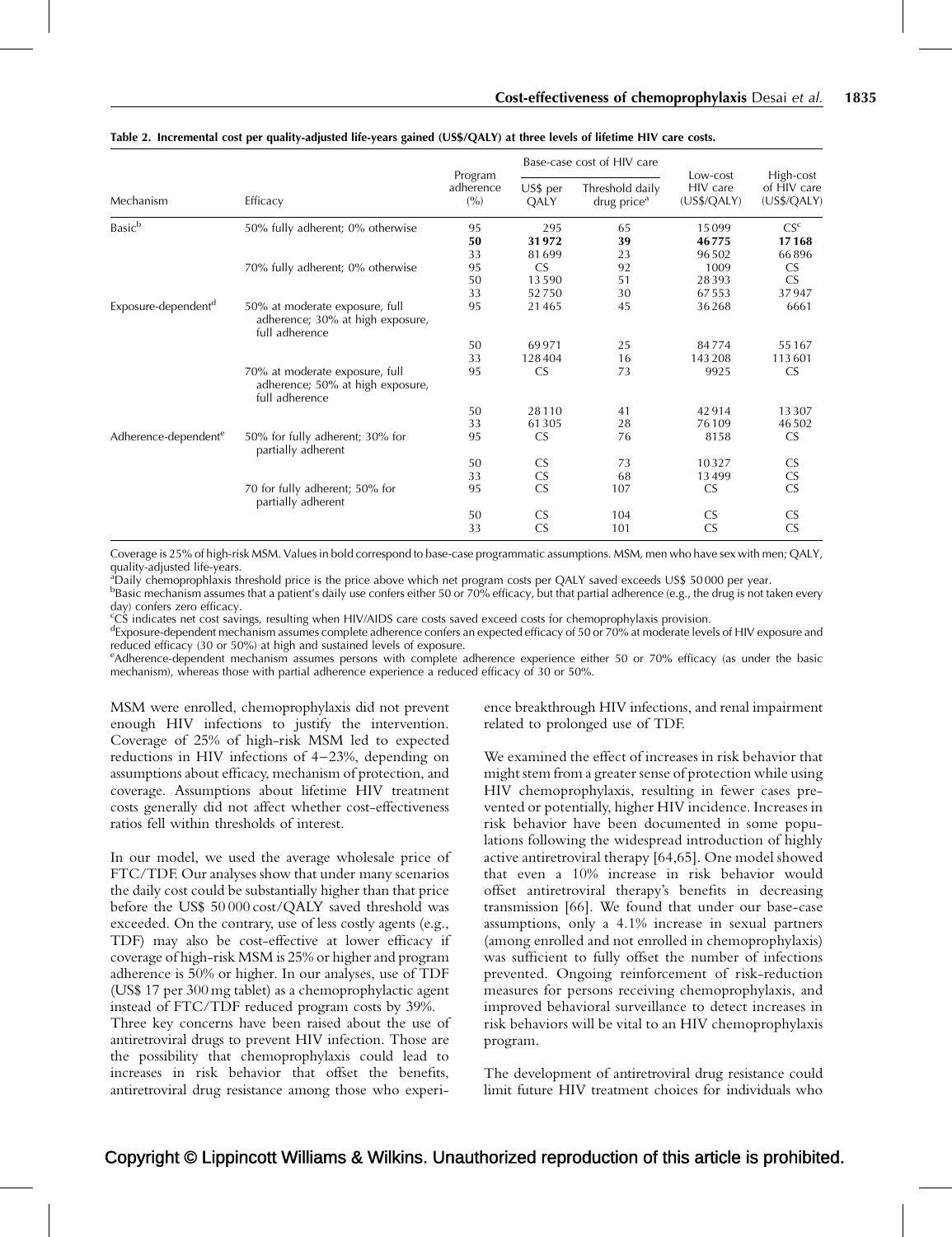| Mechanism                        | Efficacy                                                                             | Program<br>adherence<br>(9/0) | Lower limit of cases prevented |                                            | Upper limit of cases prevented |                                            |
|----------------------------------|--------------------------------------------------------------------------------------|-------------------------------|--------------------------------|--------------------------------------------|--------------------------------|--------------------------------------------|
|                                  |                                                                                      |                               | US\$ per QALY                  | Threshold daily<br>drug price <sup>a</sup> | US\$ per QALY                  | Threshold daily<br>drug price <sup>a</sup> |
| <b>Basic</b> <sup>b</sup>        | 50% fully adherent; 0% otherwise                                                     | 95                            | 38908                          | 35                                         | CS <sup>c</sup>                | 98                                         |
|                                  |                                                                                      | 50                            | 403741                         | 5                                          | $\mathbf{C}$                   | 69                                         |
|                                  |                                                                                      | 33                            | Zero cases<br>averted          |                                            | 7430                           | 57                                         |
|                                  | 70% fully adherent; 0% otherwise                                                     | 95                            | 3412                           | 61                                         | <b>CS</b>                      | 125                                        |
|                                  |                                                                                      | 50                            | 100218                         | 20                                         | CS                             | 84                                         |
|                                  |                                                                                      | 33                            | 2261390                        | $-1$                                       | $\overline{\text{CS}}$         | 66                                         |
| Exposure-dependent <sup>d</sup>  | 50% at moderate exposure,<br>full adherence; 30% at high<br>exposure, full adherence | 95                            | 142950                         | 15                                         | $\overline{\text{CS}}$         | 76                                         |
|                                  |                                                                                      | 50                            | Zero cases<br>averted          |                                            | 7805                           | 56                                         |
|                                  |                                                                                      | 33                            | Zero cases<br>averted          |                                            | 15442                          | 49                                         |
|                                  | 70% at moderate exposure,<br>full adherence; 50% at high<br>exposure, full adherence | 95                            | 27509                          | 41                                         | <b>CS</b>                      | 117                                        |
|                                  |                                                                                      | 50                            | 287989                         | 7                                          | <b>CS</b>                      | 71                                         |
|                                  |                                                                                      | 33                            | Zero cases<br>averted          |                                            | 5980                           | 58                                         |
| Adherence-dependent <sup>e</sup> | 50% for fully adherent; 30% for<br>partially adherent                                | 95                            | 25115                          | 43                                         | <b>CS</b>                      | 107                                        |
|                                  |                                                                                      | 50                            | 32742                          | 38                                         | <b>CS</b>                      | 104                                        |
|                                  |                                                                                      | 33                            | 35350                          | 37                                         | CS                             | 103                                        |
|                                  | 70 for fully adherent; 50% for<br>partially adherent                                 | 95                            | <b>CS</b>                      | 74                                         | $\overline{\text{CS}}$         | 147                                        |
|                                  |                                                                                      | 50                            | <b>CS</b>                      | 74                                         | <b>CS</b>                      | 140                                        |
|                                  |                                                                                      | 33                            | <b>CS</b>                      | 69                                         | CS                             | 137                                        |

#### <span id="page-7-0"></span>Table 3. Incremental cost per quality-adjusted life-years gained (US\$ per QALY) at lower and upper limits of cases prevented.

Coverage is 25% of high-risk MSM. Values in bold correspond to base-case programmatic assumptions. MSM, men who have sex with men; QALY,

quality-adjusted life-years. a Daily chemoprophlaxis threshold price is the price above which net program costs per QALY saved exceeds US\$ 50 000 per year.

 $^{\rm b}$ Basic mechanism assumes that a patient's daily use confers either 50 or 70% efficacy, but that partial adherence (e.g., the drug is not taken every day) confers zero efficacy.

c CS indicates net cost savings, resulting when HIV/AIDS care costs saved exceed costs for chemoprophylaxis provision.

<sup>d</sup>Exposure-dependent mechanism assumes complete adherence confers an expected efficacy of 50 or 70% at moderate levels of HIV exposure and reduced efficacy (30 or 50%) at high and sustained levels of exposure.

e<br>Adherence-dependent mechanism assumes persons with complete adherence experience either 50 or 70% efficacy (as under the basic mechanism), whereas those with partial adherence experience a reduced efficacy of 30 or 50%.

experience breakthrough HIV infections while taking chemoprophylaxis, and the HIV drug-resistant viral strain could be transmitted to others. However, the risk of drug resistance emergence in persons who fail chemoprophylaxis is currently unknown and will likely depend on several factors, including the potency of the chemoprophylaxis, adherence, and the duration of drug exposure following infection. Data from primate models suggest that drug resistance emergence in breakthrough infections in the presence of either TDF, FTC, or TDF/FTC was less frequent than anticipated and underscored potential differences in drug resistance dynamics during chemoprophylaxis failures from those in single-drug or dual-drug therapy of established infections [\[7,45\]](#page-8-0). We, therefore, decided not to include the development of antiretroviral drug resistance in our model until more data become available. One modeling study [\[67\]](#page-10-0) that explored the impact of antiretroviral drug resistance during breakthrough infections found that assumptions about the emergence of drug resistance had little impact on QALYs saved. Another reported that the development of drug resistance could be minimized by targeting chemoprophylaxis to high-risk populations, optimizing high efficacy and high adherence, and decreasing the amount of time infected persons remain on chemoprophylaxis [\[68\]](#page-10-0). Ongoing adherence support for participants, frequent HIV screening to detect breakthrough infections early, and genotypic resistance testing for those who become HIVinfected may be important.

In our analyses, we assumed no significant renal impairment associated with chemoprophylaxis given our inclusion of initial and quarterly medical screening to exclude patients at risk of or developing the condition. The established safety profile of FTC/TDF [\[69\]](#page-10-0) indicates little evidence of renal impairment among patients receiving the drug to treat HIV. A study of TDF chemoprophylaxis among African women found no indication of renal impairment in 210.2 person-years of follow-up [\[6\].](#page-8-0)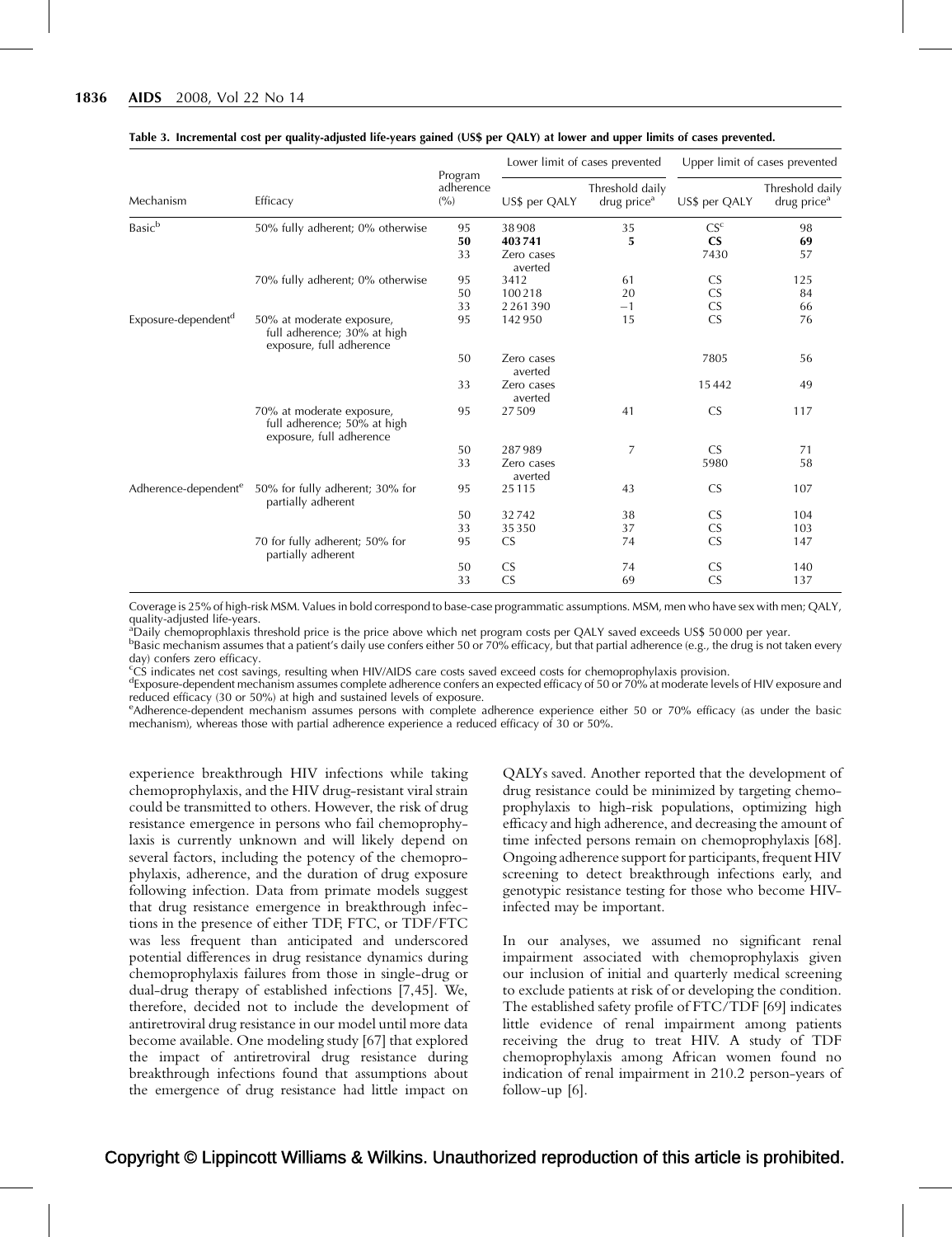<span id="page-8-0"></span>In summary, although effectiveness and cost-effectiveness of an HIV chemoprophylaxis program for high-risk MSM in the United States are subject to a number of important, inter-related and still largely undetermined variables, we found such a program could be reasonably effective at reducing the number of new HIV infections and quite cost-effective over a broad range of epidemiological, programmatic, and cost variables. This analysis should give strong impetus to the ongoing chemoprophylaxis trials as well as to research on potential program implementation.

# Acknowledgements

We are grateful to William McGreevey, Constella Group LLC/Futures Group International, for his significant contribution to economic analyses and manuscript preparation; John Stover, Constella Group LLC/Futures Group International, John Glasser and Mark Messonnier, National Immunization Program, CDC, for contribution to the conception and design of this study; Sal Butera, Tom Folks, Walid Heneine, Lynn Paxton, Shambavi Subbarao and Charles Vitek, Division of HIV/AIDS Prevention, CDC, for helpful discussions on the potential efficacy and mechanism of chemoprophylactic agents based on primate models; and Judith Sackoff, New York City Department of Health and Mental Hygiene, HIV Surveillance Unit, for helpful discussions and interpretations of HIV/AIDS surveillance data for NYC. Finally, we thank three anonymous reviewers for helpful suggestions to strengthen our analyses and manuscript.

All authors contributed to the various stages of this study from its conception to finalization of the manuscript: K.D., M.C.B., G.P.G., M.A., D.J.H., P.D.M., H.I.H. and S.L.S. contributed to development of the epidemiological model and/or its parameterization; K.D. and M.C.B. performed model programming, testing and/or simulation work; S.L.S., S.R.S., R.S., C.R.S., S.S. and P.D.M. contributed to the development of economic framework and/or performed economic analyses; all authors contributed to collection of epidemiological or economic data, interpretation of the epidemiological and economic results and to manuscript writing or revision.

Disclaimer: The findings and conclusions in this report are those of the authors and do not necessarily represent the views of the Centers for Disease Control and Prevention/the Agency for Toxic Substances and Disease Registry or the New York City Department of Health and Mental Hygiene.

Support: All stages of this work was funded by the US Department of Health and Human Services, Public Health Service, Centers for Disease Control and Prevention, including design and conduct of the study;

collection, management, analysis and interpretation of data; and preparation, review, and approval of the manuscript.

## References

- 1. Joint United Nations Programme on HIV/AIDS (UNAIDS). 2007 AIDS Epidemic Update. Available at [http://www.unaids.org/en/](http://www.unaids.org/en/HIV_data/2007EpiUpdate/default.asp) [HIV\\_data/2007EpiUpdate/default.asp.](http://www.unaids.org/en/HIV_data/2007EpiUpdate/default.asp) [Accessed 3 December 2007].
- 2. Centers for Disease Control and Prevention. HIV/AIDS Surveillance Report 2005, Volume 17, Revised Edition, June 2007. Available at [http://www.cdc.gov/hiv/topics/surveillance/](http://www.cdc.gov/hiv/topics/surveillance/resources/reports/2005report/default.htm) [resources/reports/2005report/default.htm](http://www.cdc.gov/hiv/topics/surveillance/resources/reports/2005report/default.htm). [Accessed 20 February 2008].
- 3. Glynn M, Rhodes P. Estimated HIV prevalence in the United States at the end of 2003. Presented at 2005 National HIV Prevention Conference, Atlanta, GA. 12–15 June 2005 [abstract T1-B1101].
- Youle M, Weinberg MA. Could chemoprophylaxis be used as an HIV prevention strategy while we wait for an effective vaccine? AIDS 2003; 17:937–938.
- 5. Paxton LA, Hope T, Jaffe HW. Preexposure prophylaxis for HIV infection: what if it works? Lancet 2007; 370:89–93.
- 6. Peterson L, Taylor D, Roddy R, Belai G, Phillips P, Nanda K, et al. Tenofovir disoproxil fumarate for prevention of HIV infection in women: a phase 2, double-blind, randomized, placebo-controlled trial. PLoS Clin Trials 2007; 2:e27.
- 7. García-Lerma JG, Otten RA, Qari SH, Jackson E, Cong ME, Masciotra S, et al. Prevention of rectal SHIV transmission in macaques by daily or intermittent prophylaxis with emtricitabine and tenofovir. PLoS Med 2008; 5:e28.
- 8. Osterholm MT, Hedberg CW, MacDonald KL. In: Mandell GL, Bennett JE, Dolin R, editors. Principles and practice of infectious diseases, 4th ed. New York: Churchill Livingstone; 1995. pp. 158–168.
- 9. Connor EM, Sperling RS, Gelber R, Kiselev P, Scott G, O'Sullivan MJ, et al. Reduction of maternal-infant transmission of human immunodeficiency virus type I with zidovudine treatment. Pediatric AIDS Clinical Trials Group Protocol 076 Study Group. N Engl J Med 1994; 331:1173-1180.
- 10. Cooper ER, Charurat M, Mofenson L, Hanson IC, Pitt J, Diaz C, et al. Combination antiretroviral strategies for the treatment of pregnant HIV-1-infected women and prevention of perinatal HIV-1 transmission. J Acquir Immune Defic Syndr 2002; 29:484–494.
- 11. Centers for Disease Control and Prevention. Antiretroviral postexposure prophylaxis after sexual, injection-drug use, or other nonoccupational exposure to HIV in the United States recommendations from the US Department of Health and Human Services. MMWR 2005; 54 (RR02):1–20.
- 12. Centers for Disease Control and Prevention. Updated US Public Health Service guidelines for the management of occupational exposures to HBV, HCV, and HIV and recommendations for postexposure prophylaxis. MMWR 2001; 50 (RR11):1–42.
- 13. Grant RM, Buchbinder S, Cates W, Clarke E, Coates T, Cohen MS, et al. Promote HIV chemoprophylaxis research, don't' prevent it. Science 2005; 309:2170–2171.
- 14. Ray AS, Myrick F, Vela JE, Olson LY, Eisenberg EJ, Borroto-Esodo K,  $et$  al. Lack of a metabolic and antiviral drug interaction between tenofovir, abacavir and lamivudine. Antivir Ther 2005; 10:451–457.
- 15. Gallant JE, Staszewski S, Pozniak AL, DeJesus E, Suleiman JM, Miller MD, et al. Efficacy and safety of tenofovir DF vs stavudine in combination therapy in antiretroviral-naive patients: a 3-year randomized trial.  $AMA$  2002; 292:191-201.
- 16. van Rompay KKA, McChesney MB, Aguirre NL, Schmidt KA, Bischofberger N, Marthas ML. Two low doses of tenofovir protect newborn macaques against oral simian immunodeficiency virus infection. *J Infect Dis* 2001; 184:429-438.
- 17. AIDS Vaccine Advocacy Coalition (AVAC). Will a Pill a Day Prevent HIV? Available at [http://www.avac.org/AVAC\\_tenofo](http://www.avac.org/AVAC_tenofovir_report_mar_2005.pdf)[vir\\_report\\_mar\\_2005.pdf.](http://www.avac.org/AVAC_tenofovir_report_mar_2005.pdf) [Accessed 12 March 2008].
- 18. Cohen MS, Kashuba ADM. Antiretroviral therapy for prevention of HIV infection: new clues from an animal model. PLoS Med 2008; 5:e30.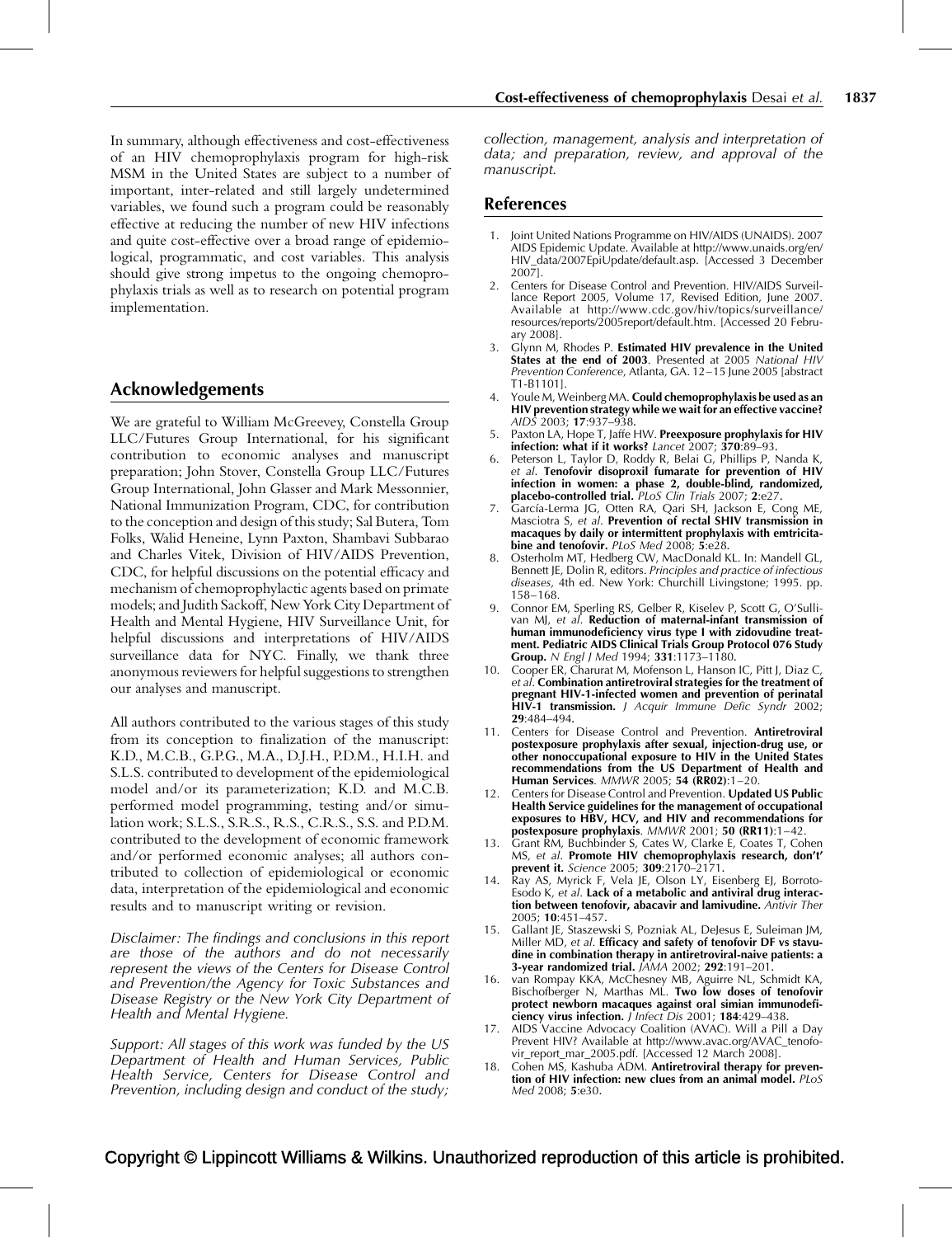- <span id="page-9-0"></span>19. Cohen J. Protect or disinhibit? New York Times. 22 January 2006.
- 20. New York City Department of Health and Mental Hygiene. New York City Community Health Survey, 2002. Available at [http://www.nyc.gov/html/doh/html/survey/survey-2002.shtml.](http://www.nyc.gov/html/doh/html/survey/survey-2002.shtml) [Accessed 13 March 2008].
- 21. New York City Department of City Planning Population Division. Demographic Characterisitics – New York City 1990 and 2000 Census. Available at [http://www.ci.nyc.ny.us/html/dcp/](http://www.ci.nyc.ny.us/html/dcp/pdf/census/demonyc.pdf) [pdf/census/demonyc.pdf.](http://www.ci.nyc.ny.us/html/dcp/pdf/census/demonyc.pdf) [Accessed 13 March 2008].
- 22. Agronick G, O'Donnell L, Stueve A, Doval AS, Duran R, Vargo S. Sexual behaviors and risks among bisexually- and Vargo S. Sexual behaviors and risks among bisexually- and gay- identified young Latino men. AIDS Behav 2004; 8:185– 197.
- 23. Stall RD, Hays RB, Waldo CR, Ekstrand M, McFarland W. The Gay '90s: a review of research in the 1990s on sexual behavior and HIV risk among men who have sex with men. AIDS 2000; 14 (Suppl 3):S101–S114.
- 24. Ekstrand ML, Stall RD, Paul JP, Osmond DH, Coates TJ. Gay men report high rates of unprotected anal sex with partners of unknown or discordant HIV status. AIDS 1999; 13:1525-1533.
- 25. Steiner S, Lemke AL, Roffman RA. Risk behavior for HIV transmission among gay men surveyed in Seattle bars. Public Health Rep 1994; 109:563–566.
- 26. Kelly JA, Murphy DA, Roffman RA, Solomon LJ, Winett RA, Stevenson LY, et al. Acquired immunodeficiency syndrome/ human immunodeficiency virus risk behavior among gay men in small cities. Findings of a 16-city national sample. Arch Intern Med 1992; 152:2293–2297.
- 27. Valleroy LA, MacKellar DA, Karon JM, Rosen DH, McFarland W, Shehan DA, et al. HIV prevalence and associated risks in young men who have sex with men. Young Men's Survey Study Group. JAMA 2000; 284:198–204.
- 28. Bell FC, Wade ML. Life tables for the United States social security area 1900–2100. Social Security Administration, Office of the Chief Actuary. August 2002. SSA Pub. No. 11-11536.
- 29. Wawer MJ, Gray RH, Sewankambo NK, Serwadda D, Li X, Laeyendecker O, et al. **Rates of HIV-1 transmission per coital** act, by stage of HIV-1 infection, in Rakai, Uganda. J Infect Dis 2005; 191:1403–1409.
- 30. Chakraborty H, Sen PK, Helms RW, Vernazza PL, Fiscus SA, Eron JJ, et al. Viral burden in genital secretions determines male-to-female sexual transmission of HIV-1: a probabilistic empiric model. AIDS 2001; 30:621–627.
- 31. Gray RH, Wawer MJ, Brookmeyer R, Sewankambo NK, Serwadda D, Wabwire-Mangen F, et *al*. **Probability of HIV-1** transmission per coital act in monogamous, heterosexual, HIV-1-discordant couples in Rakai, Uganda. Lancet 2001; 357:1149–1153.
- 32. Quinn TC, Wawer MJ, Sewankambo N, Serwadda D, Li C, Wabwire-Mangen F, et al. Viral load and heterosexual transmission of human immunodeficiency virus type 1. Rakai Project Study Group. N Engl J Med 2000; 342:921-929.
- 33. de Vincenzi I. A longitudinal study of human immunodeficiency virus transmission by heterosexual partners. European Study Group on Heterosexual Transmission of HIV.  $N$  Engl J Med 1994; 331:341–346.
- 34. Fideli US, Allen SA, Musonda R, Trask S, Hahn BH, Weiss H, et al. Virologic and immunologic determinants of heterosexual transmission of human immunodeficiency virus type 1 in Africa. AIDS Res Hum Retroviruses 2001; 17:901-910.
- 35. Pilcher CD, Tien HC, Eron JJ Jr, Vernazza PL, Leu SY, Stewart PW, et al. Brief but efficient: acute HIV infection and the sexual transmission of HIV. J Infect Dis 2004; 89:1785–1792.
- 36. Shiboski SC, Padian NS. Epidemiologic evidence for time variation in HIV infectivity. J Acquir Immune Defic Syndr Hum Retrovirol 1998; 19:527–535.
- 37. Leynaert B, Downs AM, de Vincenzi I. Heterosexual transmission of human immunodeficiency virus: variability of infectivity throughout the course of infection. European Study Group on Heterosexual Transmission of HIV. Am J Epidemiol 1998; 148:88–96.
- 38. Operskalski EA, Stram DO, Busch MP, Huang W, Harris M, Dietrich SL, et al. Role of viral load in heterosexual transmission of human immunodeficiency virus type 1 by blood transfusion recipients. Transfusion Safety Study Group. Am J Epidemiol 1997; 146:655–661.
- 39. Pedraza MA, del Romero J, Roldan F, García S, Ayerbe MC, Noriega AR, Alcamí J. Heterosexual transmission of HIV-1 is associated with high plasma viral load levels and a positive viral isolation in the infected partner. J Acquir Immune Defic Syndr 1999; 21:120–125.
- 40. Ananworanich J, Siangphoe U, Hill A, Cardiello P, Apateerapong W, Hirschel B, et al. Highly active antiretroviral therapy (HAART) retreatment in patients on CD4-guided therapy achieved similar virologic suppression compared with patients on continuous HAART: the HIV Netherlands Australia Thailand Research Collaboration 001.4 study. J Acquir Immune Defic Syndr 2005; 39:523–529.
- 41. Rodes B, Garcia F, Gutierrez C, Martinez-Picado J, Aguilera A, Saumoy M, et al. Impact of drug resistance genotypes on CD4+ counts and plasma viremia in heavily antiretroviral-experienced HIV-infected patients. J Med Virol 2005; 77:23-28
- 42. Smit C, Geskus R, Uitenbroek D, Mulder D, Van Den Hoek A, Coutinho RA, Prins M. Declining AIDS mortality in Amsterdam: contributions of declining HIV incidence and effective therapy. Epidemiology 2004; 15:536–542.
- 43. San Andres Rebollo FJ, Rubio García R, Castilla Catalán J, Pulido Ortega F, Palao G, de Pedro Andrés I, et al. Mortality and survival in a cohort of 1115 HIV-infected patients (1989–97). Ann Med Intern 2004; 21:523–532.
- 44. Marins JR, Jamal LF, Chen SY, Barros MB, Hudes ES, Barbosa AA, et al. Dramatic improvement in survival among adult Brazilian AIDS patients. AIDS 2003; 17:1675–1682.
- 45. Subbarao S, Otten RA, Ramos A, Kim C, Jackson E, Monsour M, et al. Chemoprophylaxis with tenofovir disoproxil fumarate provided partial protection against infection with simian human immunodeficiency virus in macaques given multiple virus challenges. *J Infect Dis* 2006; 194:904-911.
- 46. Thomson PDR. Redbook: pharmacy's fundamental reference. Montvale, NJ: Thomson PDR; 2007.
- 47. Centers for Medicare & Medicaid Services. Physician Fee Schedule Look-up. Available at [http://www.cms.hhs.gov/PfsLookup/.](http://www.cms.hhs.gov/PfsLookup/) [Accessed 10 February 2008].
- 48. Centers for Medicare & Medicaid Services. Clinical Laboratory Fee Schedule. Available at [http://www.cms.hhs.gov/Clinical-](http://www.cms.hhs.gov/ClinicalLabFeeSched/)[LabFeeSched/.](http://www.cms.hhs.gov/ClinicalLabFeeSched/) [Accessed 10 February 2008].
- 49. American Medical Association. Common Procedure Terminology lookup. Available at [https://catalog.ama-assn.org/Catalog/.](https://catalog.ama-assn.org/Catalog/) [Accessed 14 February 2008].
- 50. Schackman BR, Gebo KA, Walensky RP, Losina E, Muccio T, Sax PE, et al. The lifetime cost of current human immunodeficiency virus care in the United States. Med Care 2006; 44:990–997.
- 51. Miniño AM, Heron MP, Murphy SL, Kochankek KD. Deaths: final data for 2004. National vital statistics reports 2007; 55(19). Hyattsville, MD: National Center for Health Statistics. [http://](http://www.cdc.gov/nchs/data/nvsr/nvsr55/nvsr55_19.pdf) [www.cdc.gov/nchs/data/nvsr/nvsr55/nvsr55\\_19.pdf.](http://www.cdc.gov/nchs/data/nvsr/nvsr55/nvsr55_19.pdf) [Accessed 10 March 2008].
- 52. Tengs TO, Lin TH. A meta-analysis of utility estimates for HIV/ AIDS. Med Decis Making 2002; 22:475–481.
- 53. Gold MR, Siegel JE, Russell LB, Weinstein MC, editors (1996). Cost-effectiveness in health and medicine. New-York: Oxford University Press; p. 233.
- 54. New York City Department of Health and Mental Hygiene. HIV Epidemiology and Field Services Semiannual Report, Vol 2 No 2, October 2007. [http://www.nyc.gov/html/doh/downloads/pdf/](http://www.nyc.gov/html/doh/downloads/pdf/dires/dires-2007-report-semi2.pdf) [dires/dires-2007-report-semi2.pdf.](http://www.nyc.gov/html/doh/downloads/pdf/dires/dires-2007-report-semi2.pdf) [Accessed 20 February 2008].
- 55. Sifakis F, Flynn CP, Metsch L, Lalota M, Murrill C, Koblin BA, et al. HIV Prevalence, unrecognized infection, and HIV testing among men who have sex with men – five US cities, June 2004–April 2005. MMWR Morb Mortal Wkly Rep 2005; 54:597–601.
- 56. New York City Department of Health and Mental Hygiene, HIV Surveillance and Epidemiology Program. HIV Incidence in New York City 2001. August 1, 2003. Special Supplemental Report, Vol 1, No S1. Available at [http://www.nyc.gov/html/](http://www.nyc.gov/html/doh/downloads/pdf/dires/sa2003.pdf) [doh/downloads/pdf/dires/sa2003.pdf.](http://www.nyc.gov/html/doh/downloads/pdf/dires/sa2003.pdf) [Accessed 13 March 2008].
- 57. Linley L, Song R, Sharma C, Wendell D, Kahn D, Miller D, Lee L. Trends in HIV incidence using serologic testing algorithm, for recent HIV seroconversion among persons being served in counseling, testing, and referral settings in 2 high-morbidity Southern States, 1996–2002. In: 12th Conference on Retroviruses and Opportunistic Infections, Boston MA, 22–25 February 2005 [abstract 965].